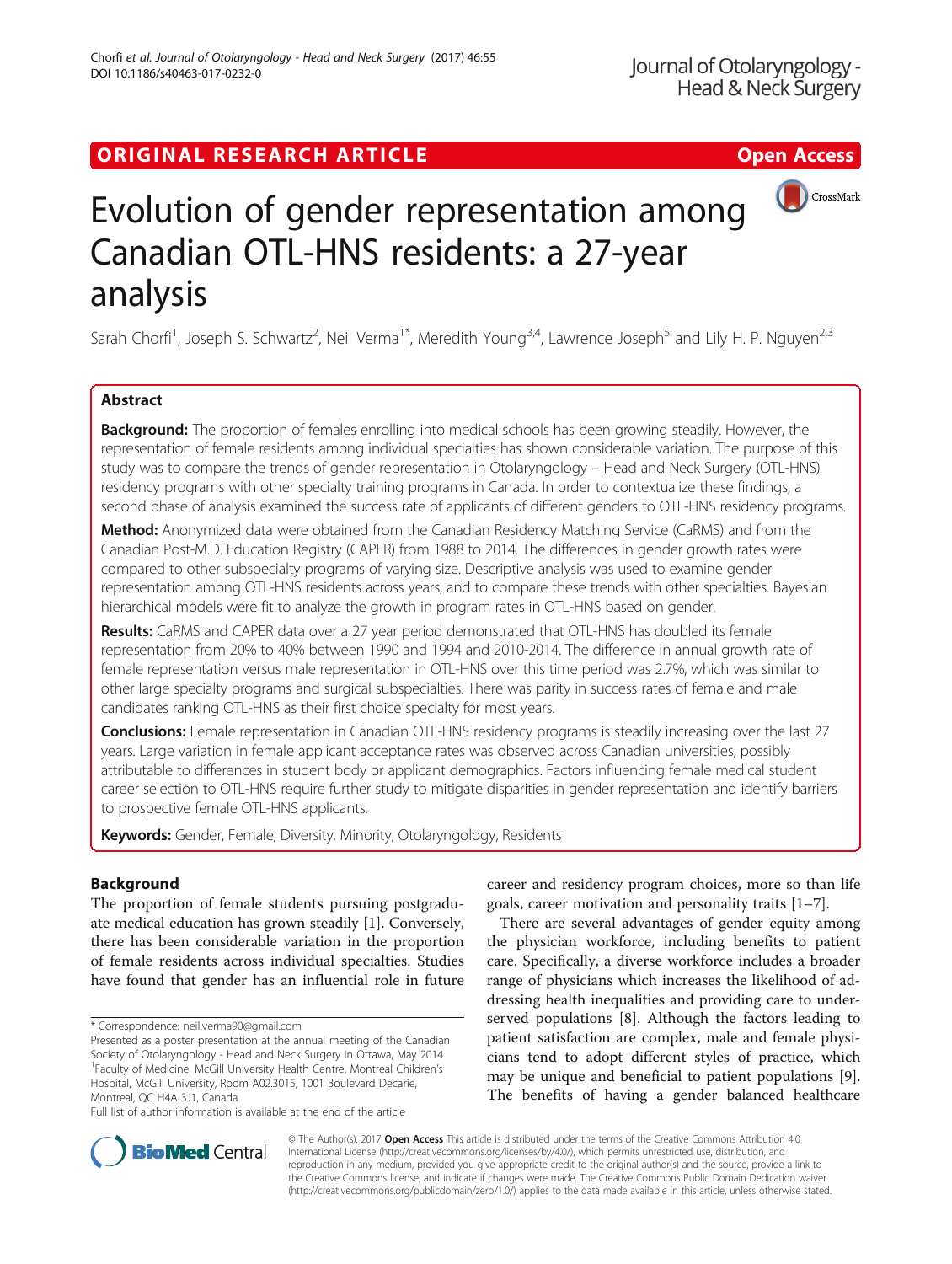team include providing a mixture of complementary interpersonal skills [[9\]](#page-7-0). Research has demonstrated female leaders tend to adopt a more democratic and participative style of leadership [\[10](#page-7-0)], a style that is increasingly promoted as the preferred style of leadership given the shift of medicine to a system-based delivery of care. Several studies have reported that female physicians are more likely to engage in a patient-centered approach and spend a greater length of time with their patients [\[11](#page-7-0), [12\]](#page-7-0). While this is not a gender-specific trait, a gender balanced medical team could thus be more likely to address the needs of a broader demographic of patients. Ultimately, gender parity within the physician workforce encourages the development of a healthcare environment that will strengthen physicianpatient relationships, patient satisfaction and overall patient outcomes [\[13](#page-7-0)–[15](#page-7-0)].

Gender equity appears to be of considerable benefit beyond obvious moral and ethical interests. Gender misrepresentation may place limitations on the quality of selected resident trainees by inherently limiting the application process to a segregated pool of applicants [[5\]](#page-7-0). A specialty that is attractive to both genders would therefore present more opportunities to select the most qualified candidate. In addition, female role-models for female trainees could encourage pursuit of careers in a broad range of specialties [\[3, 9\]](#page-7-0).

When specifically considering Otolaryngology - Head and Neck Surgery (OTL-HNS), women were underrepresented compared to larger programs despite increasing female representation in OTL-HNS within American residency training programs [[16](#page-7-0), [17](#page-7-0)]. Investigating the demographic characteristics of newly admitted residents allows for a projection of future gender representation across a variety of medical and surgical specialties, helps contextualize physician human resource planning, but also helps identify some potential barriers to increasing gender representativeness within OTL-HNS programs.

To our knowledge, there has been no published study on the nature or evolution of gender representation among Canadian Otolaryngology-Head and Neck Surgery (OTL-HNS) residents. The overarching goal of this study was to provide a descriptive analysis of the recent history of gender representation in residency training in Canada compared to OTL-HNS. We chose to compare Canadian OTL-HNS residency training programs to programs of similar and larger number of registered residents with a focus on growth rates of female trainees compared to male trainees. A secondary aim involved a comparison of acceptance rates to OTL-HNS residency training programs between male and female applicants across all Canadian institutions.

# **Methods**

Ethics approval was not required since this study was a post-hoc analysis of publically available data. Each postgraduate Canadian OTL-HNS residency program  $(n = 13)$ was assigned a randomly generated number between one and 13 in order to anonymize institutions for the purposes of analysis.

## Study overview

We conducted a retrospective review of two databases: the Canadian Residency Matching Service (CaRMS) and the Canadian Post-M.D. Education Registry (CAPER). The Canadian Residency Matching Service (CaRMS) provided the following data from 2006 to 2014: gender representation of Canadian residency training programs, demographics of all Canadian OTL-HNS residency training programs, and demographics of medical students applying to Canadian OTL-HNS residency training programs. The CaRMS database captures all applicants participating in the annual CaRMS residency matching process. A matched candidate refers to a candidate who is accepted into a residency program to which they applied.

CaRMS data prior to 2006 was deemed unreliable due to an incomplete data set. Therefore, the Canadian Post-M.D. Education Registry (CAPER) provided Canadian resident demographics including gender representation from 1988 to 2005. This data stems from a self-reported census completed by all resident trainees and submitted by the postgraduate medical education offices of each Canadian medical school to CAPER for archiving.

We measured female representation by analyzing selfreported gender for CAPER data and using the statistics provided by CaRMS. Trends in female representation among Canadian OTL-HNS residency programs were compared to other similarly-sized surgical subspecialties, such as cardiac surgery, neurosurgery, ophthalmology, orthopedic surgery, plastic surgery and urology. Comparisons were also made to larger training programs such as family medicine, internal medicine, general surgery, anaesthesiology, pediatrics and psychiatry. Difference in growth rates between genders in OTL-HNS programs was calculated and compared to both similarly-sized surgical subspecialties as well as largersized residency programs. Finally, we compared success rates of female and male applicants and analyzed differences across institutions.

## Statistical analysis

Descriptive statistics and graphical trends over time were compiled for each residency training program across all years. Bayesian hierarchical Poisson regression models were fit in order to analyze trends over time and compare these trends between males and females across different residency training programs. At the first level of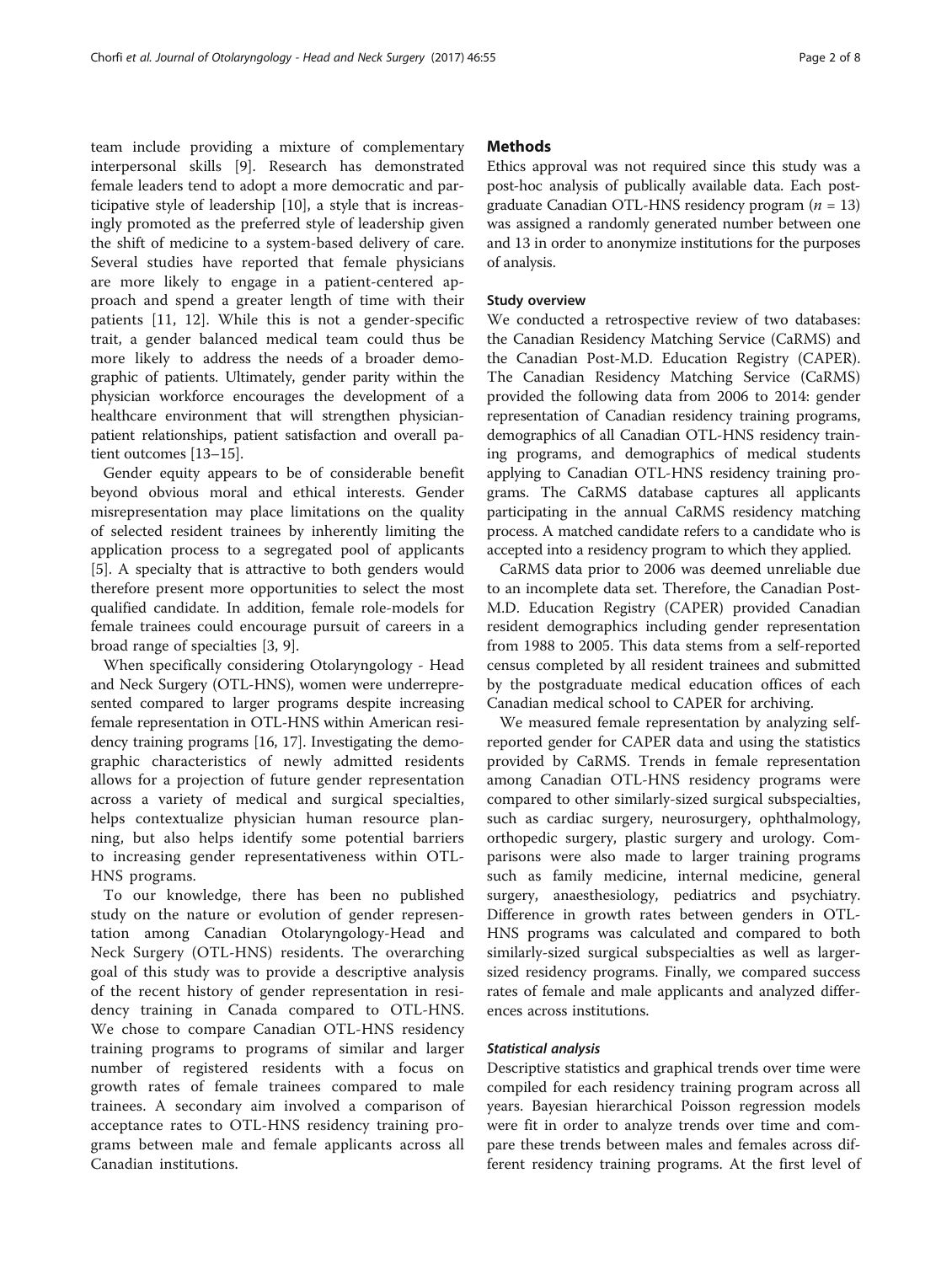our hierarchical model, the count for each program within each year and for each gender were assumed to follow a Poisson distribution with a rate lambda, assumed different for each data point. Poisson rates were therefore permitted to vary for each year, program and gender. At the second level of our hierarchical model the natural logarithm of these rates followed a linear regression model, with each rate lambda regressed based on program, year, and gender. In order to account for different baseline levels within each program, different intercepts were used in the linear regression model for each program. Similarly, to account for different trends over time within each specialty, each were also given their own slope. At the third level of the hierarchical model non-informative prior densities were used for all parameters, so that the data drive the final inferences. To interpret the estimated regression coefficients on the count scale rather than on the logarithms of these counts, the exponential of the estimated coefficients were calculated. All parameters were estimated using the posterior median with 95% credible intervals. Credible intervals are the Bayeisan analogue to frequentist confidence intervals, but have the more natural interpretation that the probability of the estimated parameter is within the given interval is 95%. All analyses were carried out using WinBUGS (Version 1.4.3, MRC Biostatistics Unit, Cambridge UK).

# Results

# Growth rates of gender representation: OTL-HNS compared to larger programs

The proportion of females registered in a residency training program in Canada has increased within all programs included in our analysis, with female representation in OTL-HNS effectively doubling from 20%

(i.e. 8 successful female applicants out of a total of 41) to 40% (51 successful female applicants out of a total of 129) between 1990 and 1994 and 2010-2014 (Fig. 1). OTL-HNS had the lowest percentage of females (20%) between 1990 and 1994 compared to larger specialties. Pediatrics had the largest percentage of females (65%) between 1990 and 1994. To account for the increase in size of residency training programs, we analyzed the difference in female and male growth rates of all programs. The difference in growth rates between females and males in OTL-HNS was 2.7% [95% credible interval 0.9, 4.7] per year and was comparable to larger programs (Table [1\)](#page-3-0). In contrast, general surgery and pediatrics had a substantial mean difference in growth rates between females and males (respectively 4.2% [3.1, 5.2] and 3.8% [2.7, 5.0]) (Table [2\)](#page-3-0), which was not significantly different compared to OTL-HNS. Overall, OTL-HNS has a similar difference in female and male growth rates to larger residency training programs and programs of comparable size.

# Growth rates of gender representation: OTL-HNS compared to surgical specialties

The annual growth rate of female representation in OTL-HNS was statistically comparable to most other surgical subspecialties (Fig. [2](#page-4-0)). There was no statistical difference in annual growth rates of female representation between OTL-HNS compared to cardiac surgery, neurosurgery, ophthalmology, plastic surgery or orthopedic surgery (Table [2\)](#page-3-0). No statistically significant difference was found between female and male growth rates between different surgical subspecialties (Table [2\)](#page-3-0).

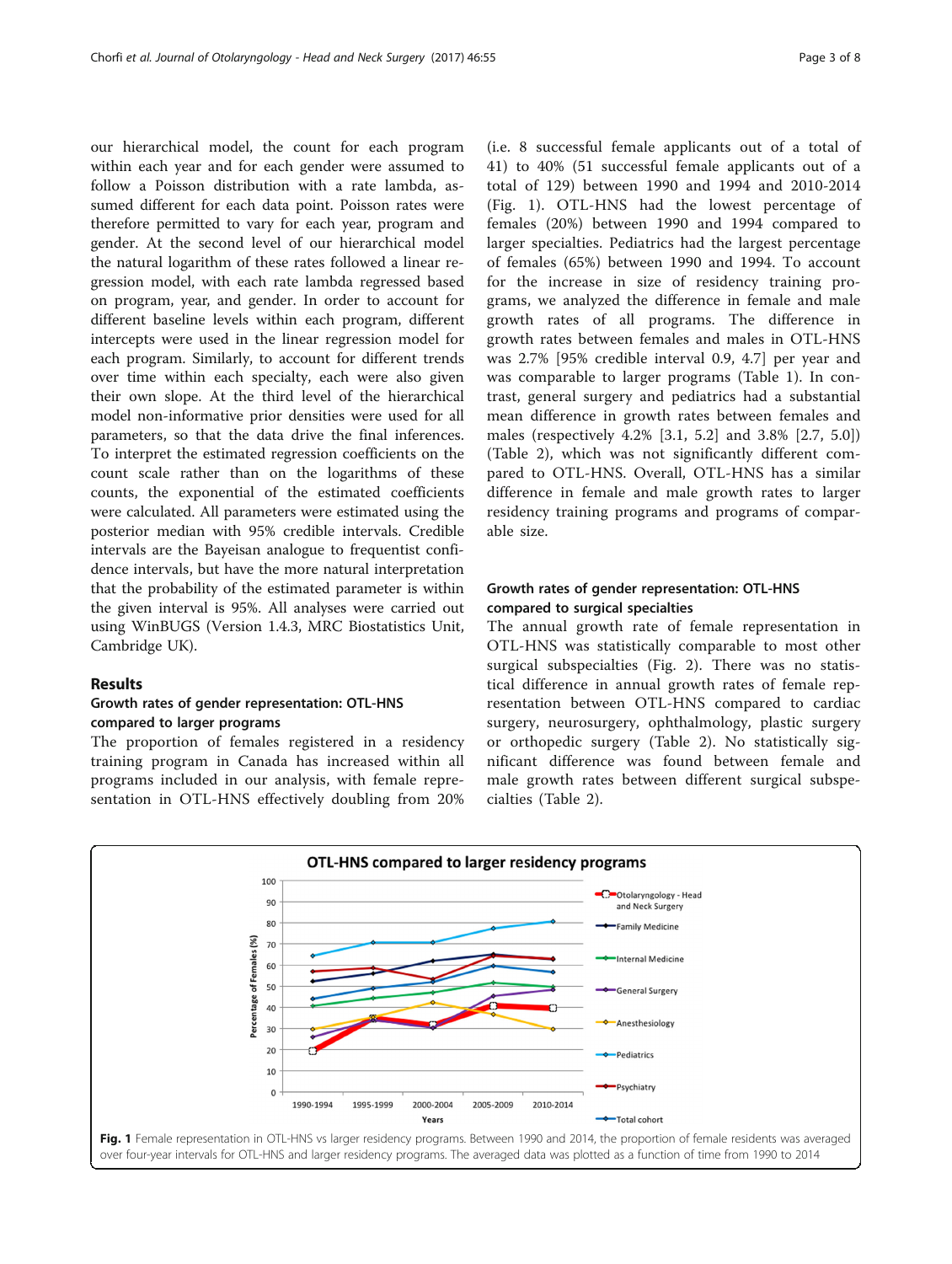<span id="page-3-0"></span>Table 1 Gender-specific growth rates in OTL-HNS versus larger residency programs

| Specialty         | Annual growth rates (percentage/year)<br>[95% credible intervals] |                          |                         |  |
|-------------------|-------------------------------------------------------------------|--------------------------|-------------------------|--|
|                   | Female                                                            | Male                     | Difference              |  |
| OTL-HNS           | $8.2$ [6.5, 10.1]                                                 | $5.5$ [4.1, 6.9]         | $2.7$ [0.9, 4.7]        |  |
| Anesthesiology    | $6.8$ [5.8, 7.7]                                                  | 4.8 $[4.0, 5.5]$         | $2.0$ [0.8, 3.2]        |  |
| Family Medicine   | $4.5$ [4.2, 4.7]                                                  | $2.1$ [1.8, 2.4]         | $2.4$ [ $2.0$ , $2.7$ ] |  |
| General Surgery   | $3.5$ $[2.7, 4.3]$                                                | $-0.68$ [ $-1.3, -0.1$ ] | 4.19 [3.1, 5.2]         |  |
| Internal Medicine | $5.0$ [4.6, 5.5]                                                  | $2.5$ $[2.1, 2.9]$       | $2.5$ [1.9, 3.1]        |  |
| Pediatrics        | 5.6 [4.9, 6.2]                                                    | 1.8 [0.8, 2.7]           | 3.8 [2.7 5.0]           |  |
| Psychiatry        | $6.2$ [5.6, 6.9]                                                  | 4.7 [3.9, 5.4]           | $1.5$ [0.5, 2.5]        |  |

Data collected from both CaRMS and CAPER regarding the number of female and male applicants in OTL-HNS and selected larger residency programs was averaged between 1990 and 2014. Gender-specific differences in growth rate were calculated for each specific program

#### Acceptance rates of first-choice applicants to OTL-HNS

Acceptance rates among first choice applicants varied among female applicants from year to year, with a decrease compared to male applicant acceptance rates in 2013 and 2014 (Fig. [3](#page-4-0)). During this period, 12.5% and 28.6% of women ranking OTL-HNS as their first choice were accepted compared to 51.8% and 43.5% of men, respectively (Fig. [4\)](#page-5-0). There was an average of 19 female first-choice applications per year compared to 26 male first-choice applications between 2006 and 2014 (Table [3](#page-5-0)). The range of acceptance rates for men was 30% to 51.8% and the range for women was 12.5% to 48%. In the 9 years studied, six of these years had a greater acceptance rate of male applicants, and 3 years had a greater acceptance rate of female applicants. Of note, in 2006, 46.6% of females ranking OTL-HNS as their first choice (7 successful candidates out of 15 total candidates) were accepted compared to 30% of males (6 successful candidates out of 20 total candidates). However, no significant differences were found between the acceptance rates of females and males throughout the years studied.

# Female representation and acceptance rates of applicants to OTL-HNS programs

Between 2006 and 2014, acceptance rates of female applicants to OTL-HNS varied significantly between universities with a range of 16% to 65%. (Fig. [5\)](#page-6-0). Female representation across institutions was largely above 40% with three programs having less than 30% of their residents being female. One institution had female residents accouting for only 18% of all trainees. However, six of the 13 surveyed institutions had greater than 50% of their residents being female.

# **Discussion**

To our knowledge, our study is the first to examine the current state and evolution of gender representation among Canadian OTL-HNS training programs in comparison to other postgraduate training programs. Our results document that, currently, OTL-HNS continues to have a lower female resident representation compared to larger training programs, while having similar gender representation in comparison to similarly-sized surgical subspecialties. Interestingly, annual growth rates for female OTL-HNS residents significantly exceeds the rates seen in larger residency programs and the majority of surgical subspecialties. Finally, there exists significant variability in female representation amongst the individual Canadian OTL-HNS residency programs.

Research has explored the role of gender in medical students' choice of specialty [\[1](#page-7-0)–[7\]](#page-7-0), with the role model hypothesis suggests that the establishment of gender congruent role models may influence a medical trainee's choice of specialty. A lack of female role models in certain specialties likely accounts for fewer females in those fields [\[3, 9\]](#page-7-0), and the impact of resident role models exceeds that of faculty role models, possibly due to greater frequency of interactions and a greater sense of identification with residents than with faculty members [\[18](#page-7-0)]. However, it is conceivable that a female medical student from a gender balanced OTL-HNS faculty might have

Table 2 Gender-specific growth rates in OTL-HNS versus surgical subspecialty programs

| Specialty       | Annual growth rates (percentage/year) [95% credible intervals] |                    |                   |  |  |
|-----------------|----------------------------------------------------------------|--------------------|-------------------|--|--|
|                 | Female                                                         | Male               | <b>Difference</b> |  |  |
| OTL-HNS         | $8.2$ [6.5, 10.1]                                              | $5.5$ [4.1, 6.9]   | $2.7$ [0.9, 4.7]  |  |  |
| Cardiac surgery | $5.1$ [1.4, 9.2]                                               | $2.4$ [-0.88, 5.7] | $2.7$ [0.3, 5.7]  |  |  |
| Neurosurgery    | $6.0$ [3.4, 8.5]                                               | $3.9$ $[2.2, 5.6]$ | $2.2[-0.5, 4.1]$  |  |  |
| Ophthalmology   | $6.9$ [5.3, 8.5]                                               | $4.5$ [3.2, 5.7]   | $2.5$ [0.6, 4.2]  |  |  |
| Orthopedics     | 9.2 [7.5, 10.9]                                                | $6.4$ [5.5, 7.3]   | $2.8$ [1.1, 4.6]  |  |  |
| Plastic surgery | 8.8 [6.4, 11.6]                                                | $5.1$ $[3, 7.1]$   | $3.6$ [1.5, 7]    |  |  |
| Urology         | 8.0 [5.8, 10.2]                                                | $5.7$ [4.3, 7.1]   | $2.4$ [0.1, 4.4]  |  |  |

Data collected from both CaRMS and CAPER regarding the number of female and male applicants in OTL-HNS and selected surgical specialty programs was averaged between 1990 and 2014. Gender-specific differences in growth rate were calculated for each specific program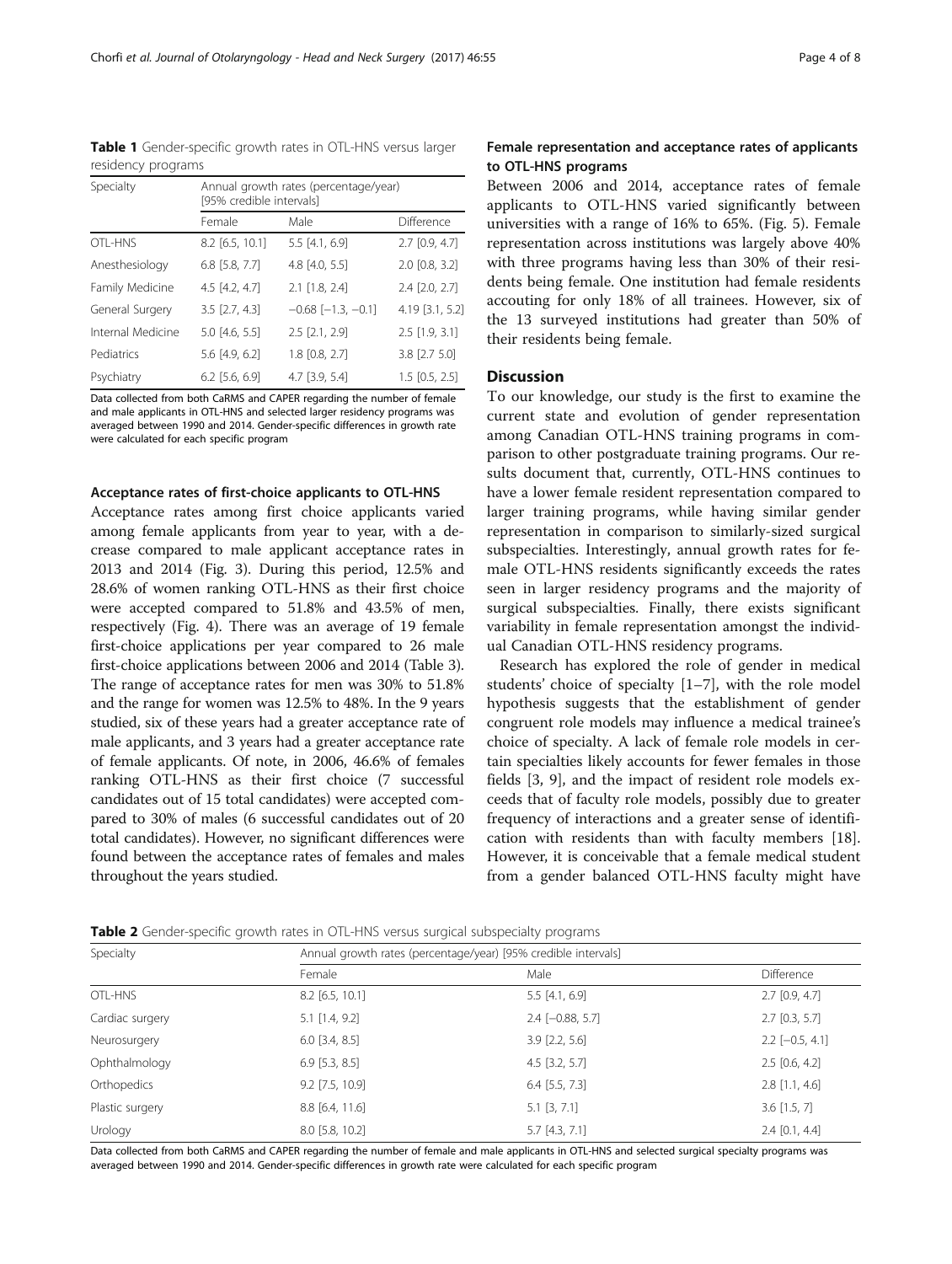<span id="page-4-0"></span>

been accepted to a program with a paucity of female resident trainees. The impact of gender congruent role models would require an analysis of the gender makeup of faculty encountered during applicants' medical school training and current residency program, but is a factor worthy of consideration. This represents an important additional avenue for future investigation to ultimately better understand trends gender representation and to develop gender parity in our healthcare workforce.

In addition, surgical specialties have been rated poorly with respect to work-life balance and this has been traditionally suggested to explain the lack of female representation in surgical specialties [[19, 20](#page-7-0)]. The perception of worse lifestyle in surgery can be associated with the

number of working hours, training years prior to certification as well as the acute, stressful nature of the work involved [\[21, 22\]](#page-7-0). However, it is unclear how much influence the perception of a poorer lifestyle has on deterring prospective applicants or if this influence is genderspecific [\[9](#page-7-0)]. Assumptions regarding lifestyle preferences and gender may not be universally supported, as obstetrics and gynecology attracts a greater number of female applicants despite being known for a less than favorable lifestyle [[23](#page-7-0)].

The reinforcement of gender roles expressed through subtle and unconscious gender beliefs may also influence an applicant's choice of specialty - male medical students may be more likely to be advised to prioritize specialty

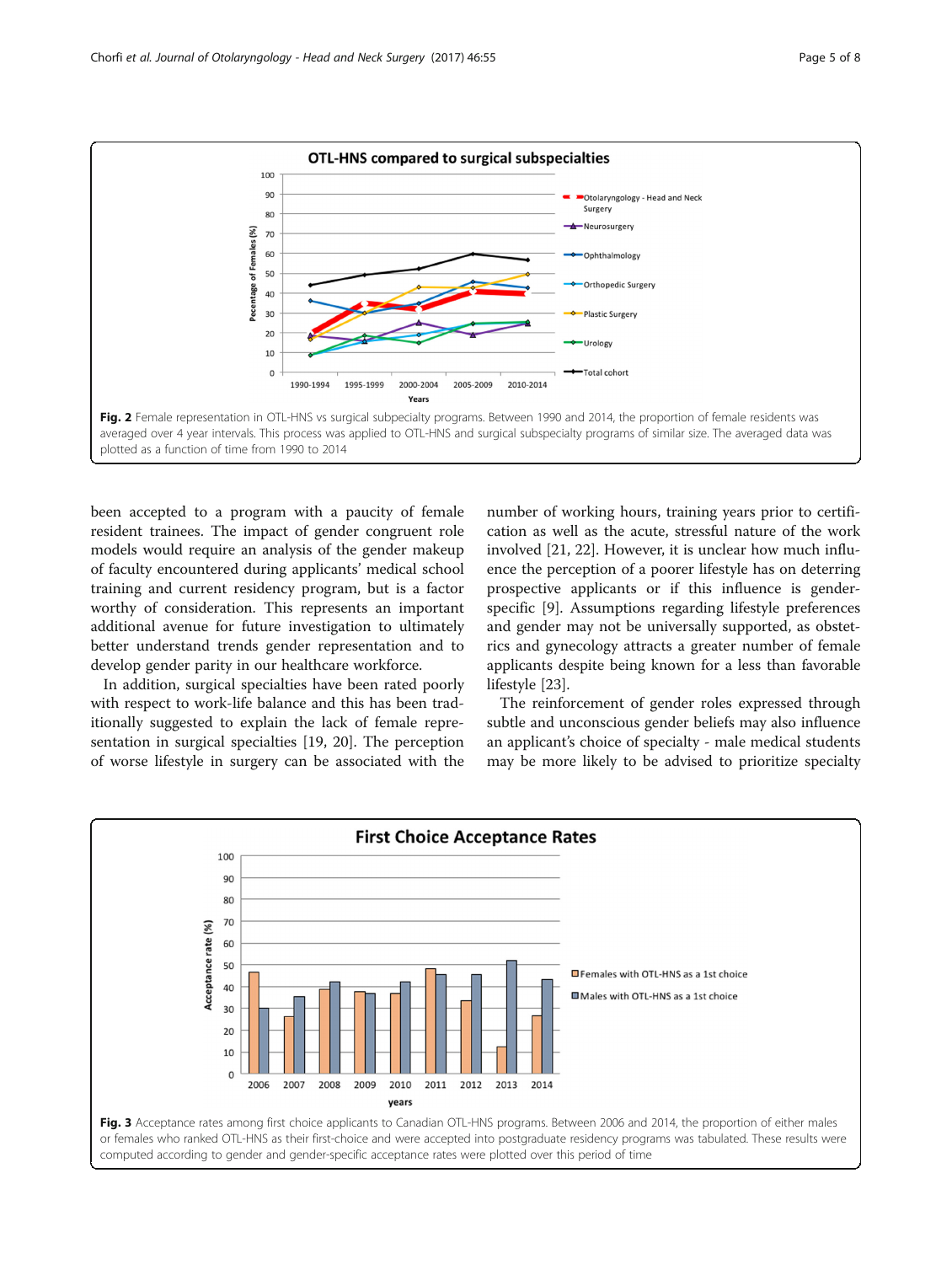<span id="page-5-0"></span>

preference over familial consideration compared to females [[24\]](#page-7-0). Selection of career choices may also be related to the evaluations of medical students, which may be gender-specific. For example, the student evaluations tend to emphasize particular qualities in trainees that were gender-specific; males have been shown to receive evaluations which reinforce their technical abilities, whereas female candidates receive evaluations which highlight their humanistic attributes [\[25](#page-7-0)]. The importance of technical abilities for a career in surgery may disadvantage and discourage applicants who do not

Table 3 Acceptance rates among first choice applicants to OTL-HNS programs

| Year    | Applicant 1st<br>Choice |      | Matched 1st<br>Choice |      | Success Rate<br>Female (%) | Success Rate<br>Males (%) |
|---------|-------------------------|------|-----------------------|------|----------------------------|---------------------------|
|         | Female                  | Male | Female                | Male |                            |                           |
| 2006    | 15                      | 20   | 7                     | 6    | 46.7                       | 30.0                      |
| 2007    | 19                      | 31   | 5                     | 11   | 26.3                       | 35.5                      |
| 2008    | 18                      | 26   | 7                     | 11   | 38.9                       | 42.3                      |
| 2009    | 24                      | 27   | 9                     | 10   | 37.5                       | 37.0                      |
| 2010    | 19                      | 26   | 7                     | 11   | 36.8                       | 42.3                      |
| 2011    | 25                      | 22   | 12                    | 10   | 48.0                       | 45.5                      |
| 2012    | 24                      | 33   | 8                     | 15   | 33.3                       | 45.5                      |
| 2013    | 16                      | 27   | $\mathfrak{D}$        | 14   | 12.5                       | 51.9                      |
| 2014    | 15                      | 23   | 4                     | 10   | 26.7                       | 43.5                      |
| Average | 19.4                    | 26.1 | 6.8                   | 10.9 | 34.1                       | 41.5                      |

Between 2006 and 2014, the proportion of either males or females who ranked OTL-HNS as their first-choice and were accepted into postgraduate residency programs was tabulated. Gender-specific success rates were calculated for each year along with an average success rate

receive positive feedback regarding those skills from applying to surgical post-graduate training programs.

The variation in female representation in OTL-HNS residents across Canadian institutions is large and may be attributable to certain factors particular to institutions. With the majority of institutions reaching near parity in female and male representation, the presence of significant underrepresentation in certain institutions suggest that their individual qualities may be more contributory than the characteristics of OTL-HNS as a specialty. Female representation in undergraduate medical education programs and the lack of postgraduate role models across the country may help explain differences in gender representation at the postgraduate level, however this remains speculative at best. The differences in gender composition of the student body may also be in due to differences in recruitment and admissions policies, and remains an important avenue for future research. Further studies may be of benefit to postgraduate OTL-HNS program directors in so far as facilitating gender parity among recruited trainees, including the identification of barriers at the application and admissions stages of post graduate medical education.

Strengths of our study include analysis over a prolonged time frame to allow assessment of growth of female representation. Contextualization of gender representation in OTL-HNS was possible through comparison with larger programs and smaller surgical subspecialty programs, which share a number of similar characteristics with OTL-HNS. The main limitation of this study was the assessment of gender representation trends in smaller programs, as there are very few admitted candidates per year.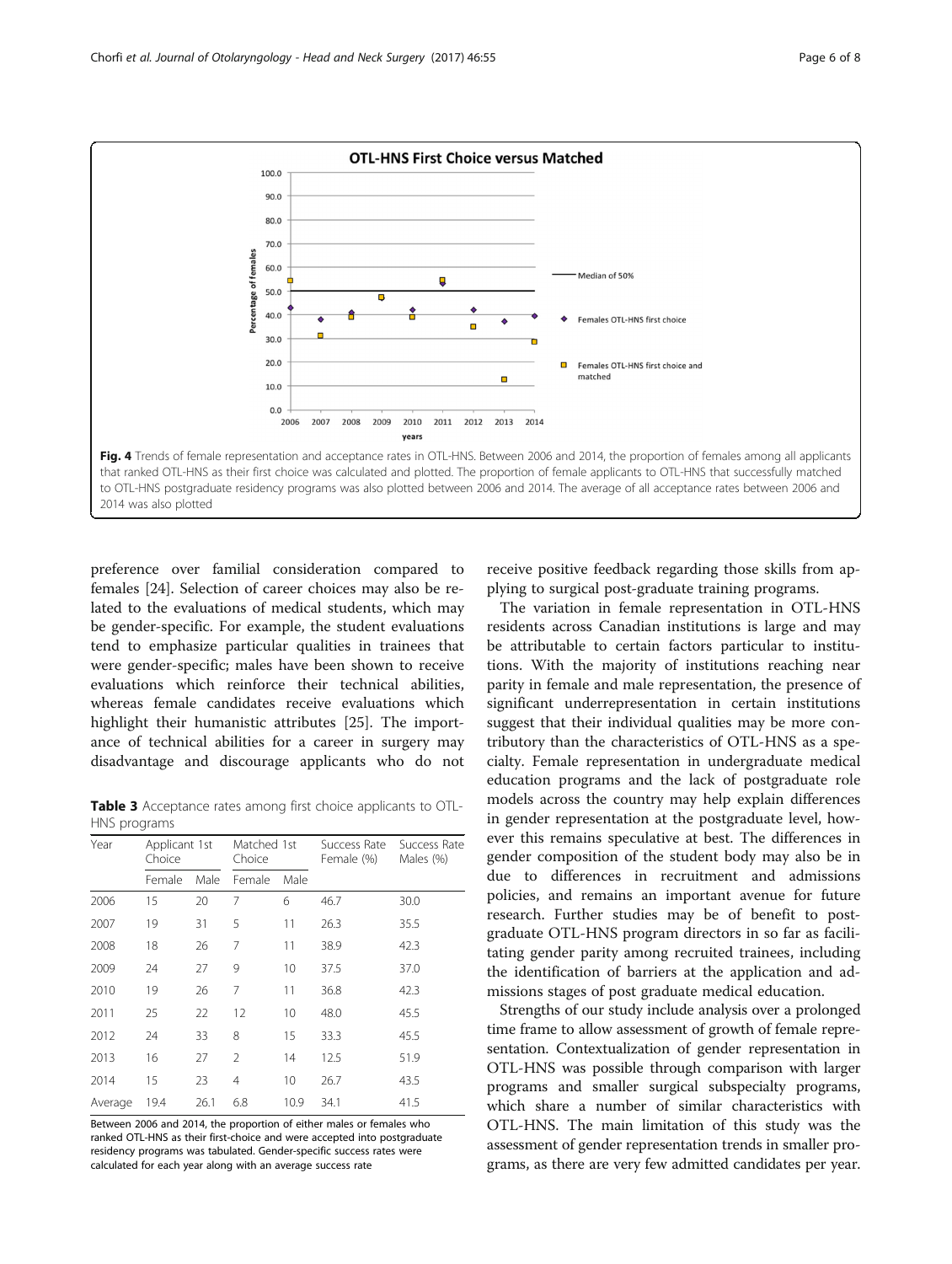<span id="page-6-0"></span>

OTL-HNS and other surgical subspecialty programs have a relatively small number of trainees, such that minor changes in the number of female trainees may translate to a large change in the rate of female representation across time. As a result, it is difficult to determine the significance of increased growth rates in female representation in OTL-HNS residency, particularly when comparisons are made to larger programs. Small changes in gender composition of the trainees may lead to large variation in measured female representation and growth rates of female applicants, however our results demonstrated relative consistency across time. The incorporation of two separate sources of data (CAPER and CaRMS) for our analysis with CAPER being a self-reported census represents an additional limitation of this study.

Future work may include investigating the influence of medical curriculum and role model exposure on trainees' selection of career paths during pre-clinical years. The investigations of other contributory factors such as gender role models, applicant perception of the given specialty, perception of lifestyle within the given specialty and the recruitment techniques employed by residency programs also represent interesting avenues of future study, and could provide explanations for the findings described here.

# Conclusion

Female representation in OTL-HNS continues to improve with a large variability in the success rate of female applicants across Canadian institutions. Despite progress towards gender parity in OTL-HNS residency programs in Canada, certain institutions continue to report underrepresentation of female residents, possibly due to certain characteristics unique to those residency

programs. A better understanding of these trends may allow us to identify supports and barriers of gender parity in surgical training programs and ultimately suggest appropriate recommendations. This will lead to the most qualified trainees being selected, gender parity within the OTL-HNS workforce, and ultimately improved patient outcomes. Ensuring the presence of gender congruent role models and addressing the negative perception of work-life balance within subspecialty surgery could reduce barriers to female medical student trainees applying to OTL-HNS residency training programs, and careful monitoring or admissions practices may facilitate the matching of the most appropriate candidates, regardless of gender.

#### Abbreviations

CAPER: Canadian Post-M.D. Education Registry; CaRMS: Canadian Residency Matching Service; OTL-HNS: Otolaryngology – Head and Neck Surgery

#### Acknowledgements

Not applicable.

#### Funding

Not applicable.

## Availability of data and materials

All data used was gathered directly from CaRMS and CAPER and is available to the public.

#### Authors' contributions

SC was responsible for the creation and designing of the study with JS and LN providing input into the design of the study and supervision of the project. LJ provided statistical expertise and analysis for the collected data and MY provided input into the design of the study, appropriate review of the literature and revisions to the manuscript. NV was responsible for drafting the manuscript, tabulating and organizing data. All authors read and approved the final manuscript.